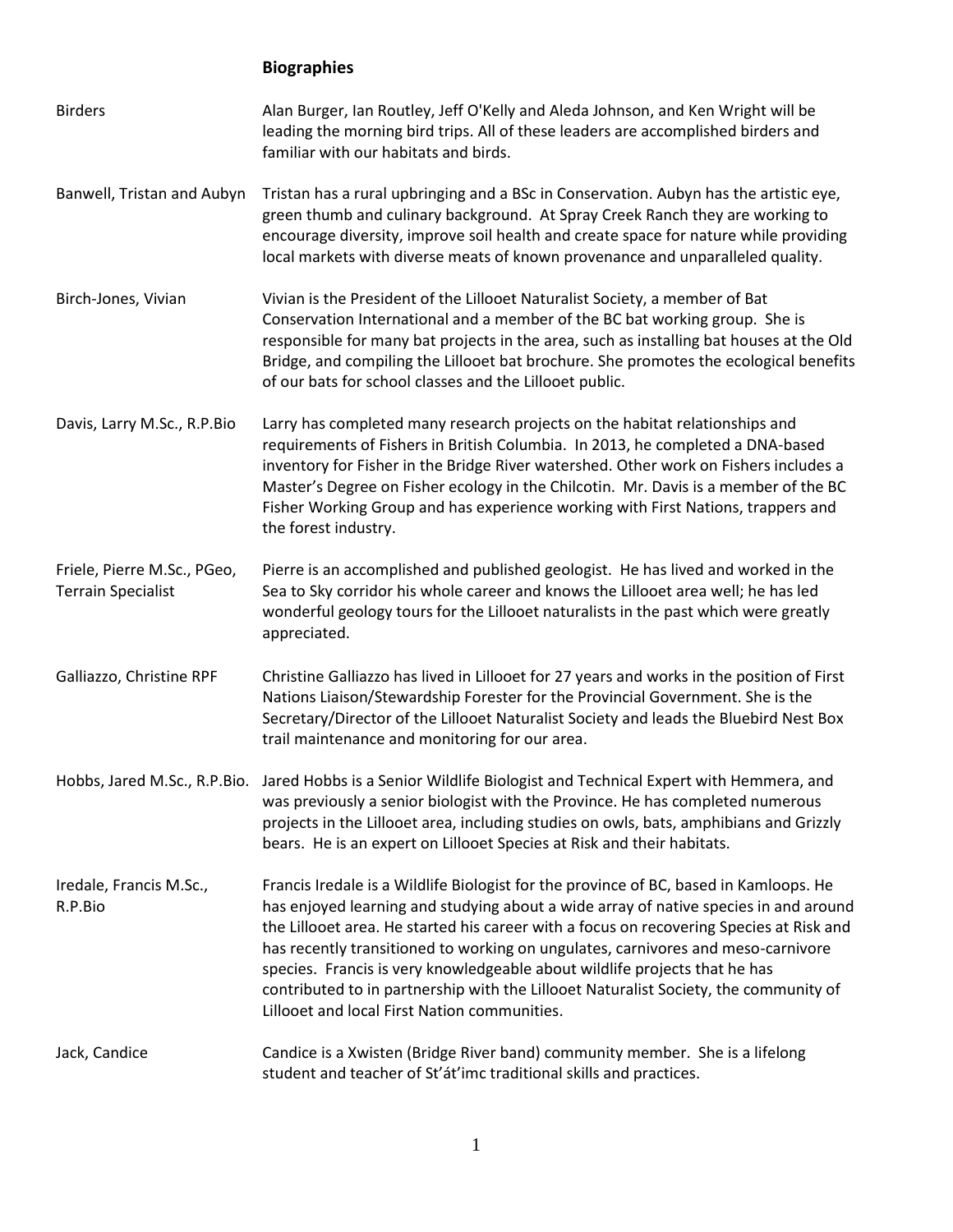| Machell, Bill                                      | Bill is a well-respected elder with the T'it'q'et band. He has served as Chief and<br>Councilor for many years. He was the lead for the creation of the S7istken (pithouse),<br>the traditional winter home of the St'at'imc, which is a community project that brings<br>generations and cultures together.                                                                                                                                                                                                                          |
|----------------------------------------------------|---------------------------------------------------------------------------------------------------------------------------------------------------------------------------------------------------------------------------------------------------------------------------------------------------------------------------------------------------------------------------------------------------------------------------------------------------------------------------------------------------------------------------------------|
| Mascher, Maria, Aitken,<br>Kevin and Bodaly, Scott | Maria, Kevin and Scott are all Lillooet naturalists, keen outdoor enthusiasts and avid<br>hikers.                                                                                                                                                                                                                                                                                                                                                                                                                                     |
| Michel, Gerald (Bobo)                              | Gerald Michel is the Lands and Resources Coordinator for the Xwisten (Bridge River)<br>Band. He has over 20 years' experience as a Councilor for the Band. He has extensive<br>knowledge about all aspects of land and natural resources management and<br>represents the Band in meetings concerning logging, mining and fisheries.                                                                                                                                                                                                  |
| North, Kim                                         | Kim has over 30 years in the silviculture and farm industries and ten years in<br>environmental project management. She is the lead on many local restoration<br>projects and manages Splitrock Environmental business. Her projects have resulted in<br>great appreciation in our community about our ecology and the value of restoration<br>and conservation.                                                                                                                                                                      |
| Raniseth, Andy BSc                                 | Andy grew up in the Eastern Provinces and has lived in British Columbia and Alberta<br>since then, the last 20 years in Kamloops. He has had a lifelong interest in nature.<br>Andy has worked as a park naturalist in Jasper National Park and is past president of<br>both the Peace Parkland Naturalists and the Kamloops Naturalist Club. He has also<br>assisted at Thompson Rivers University with gopher and rattlesnake studies and has<br>extensive experience with reptiles in many parts of the American Southwest and BC. |
| Rasmussen, Jacquie P.Ag                            | Jacquie Rasmussen is a Professional Agrologist who has lived and worked in Lillooet<br>for over 20 years. She is currently the Executive Director for the Lillooet Regional<br>Invasive Species Society. Her other work has included range management, Grizzly<br>bear conservation, species at risk, and ecosystem restoration.                                                                                                                                                                                                      |
| Roshard, Christ'l                                  | Christ'l, leader of the Fort Berens vineyard tour, is a long term Lillooet resident and<br>member of one of the first grape growing/winemaking families in town. She has been<br>instrumental in the establishment and success of the Fort Berens winery and will<br>share her enjoyment and extensive knowledge with you on the free tours of the<br>estate.                                                                                                                                                                         |
| Routley, Ian                                       | Ian is a founding member of the Lillooet Naturalist Society and was Coordinator for<br>the area Breeding Bird Atlas. He is an expert local birder and a keen naturalist. Ian is<br>a wildlife photographer of note.                                                                                                                                                                                                                                                                                                                   |
| Scafe, Bob                                         | Bob Scafe is a Merritt naturalist with a keen interest in butterflies and moths. In<br>2014, while on a birding tour to Vietnam, Bob became fascinated with these<br>ephemeral creatures and has been studying and photographing them ever since. Bob<br>describes himself as an 'old but enthusiastic' naturalist.                                                                                                                                                                                                                   |
| Scholz, Odin<br><b>Restoration Ecologist</b>       | Odin is a Restoration Ecologist who was hired to help the Lillooet Naturalist Society<br>with our first restoration project. He subsequently moved to Lillooet and has been<br>employed on restoration and conservation projects since then. We are lucky to have<br>his expertise in our community.                                                                                                                                                                                                                                  |